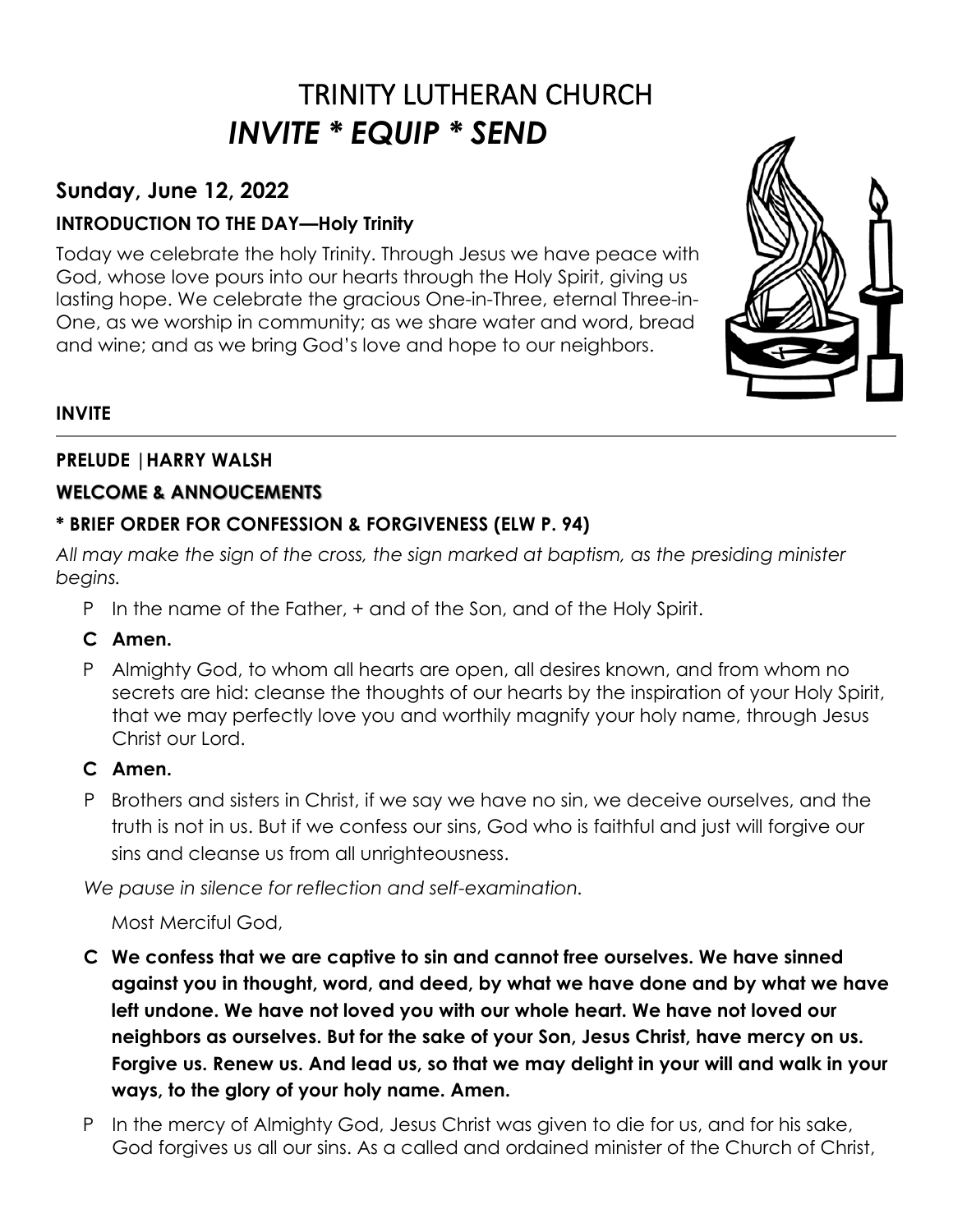and by the authority Jesus has given his Church to proclaim the forgiveness of sins, I therefore declare to you the entire forgiveness of all your sins, in the name of the Father, and of the +Son, and of the Holy Spirit.

**C Amen.** 



# **\* OPENING HYMN | #413 "HOLY, HOLY"**

# **GREETING**

- P The grace of our Lord Jesus Christ, the love of God, and the communion of the Holy Spirit be with you all.
- **C And also with you**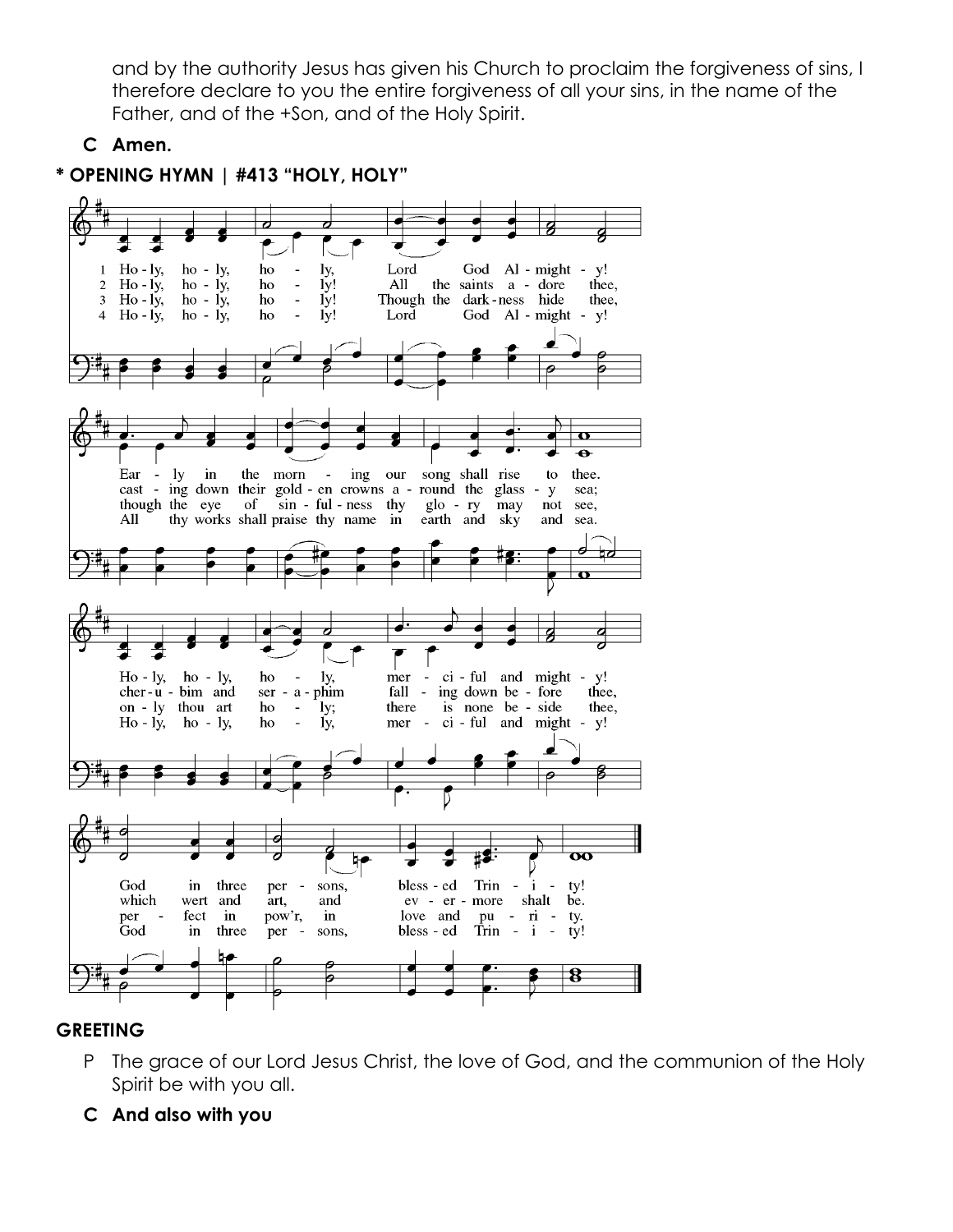## **\* PRAYER OF THE DAY**

- P Let us pray. *(a moment of silence is kept to gather the congregation) Lord,*
- **C In this chaotic and fractured world, where the chasms between us grow deeper with each passing day, it is difficult for us to imagine a unity that binds three in one so tightly we don't know where one begins and the other ends. Guide us into all truth, that we may bear to hear the things that are to come, and live day by day upheld by the love of God, renewed in the hope of the Holy Spirit and grounded in the peace of Jesus Christ, our Savior and Lord. Amen.**

**EQUIP—The Holy Spirit equips and inspires us through the Word.** 

## **THE WORD– FIRST READING—ROMANS 5: 1-5**

R A reading from Romans the 5<sup>th</sup> Chapter.

**<sup>5</sup>** Therefore, since we are justified by faith, we have peace with God through our Lord Jesus Christ, <sup>2</sup> through whom we have obtained access to this grace in which we stand, and we boast in our hope of sharing the glory of God. <sup>3</sup> And not only that, but we also boast in our afflictions, knowing that affliction produces endurance, 4 and endurance produces character, and character produces hope, <sup>5</sup> and hope does not put us to shame, because God's love has been poured into our hearts through the Holy Spirit that has been given to us.

## **SECOND READING—John 16:12-15 Holy Trinity**

- R The Gospel according to John the 16<sup>th</sup> Chapter.
- **C Glory to you, O Lord.**

12"I still have many things to say to you, but you cannot bear them now. 13When the Spirit of truth comes, he will guide you into all the truth; for he will not speak on his own, but will speak whatever he hears, and he will declare to you the things that are to come. <sup>14</sup>He will glorify me, because he will take what is mine and declare it to you. <sup>15</sup>All that the Father has is mine. For this reason I said that he will take what is mine and declare it to you."

This is the Gospel Good News of Jesus.

# **C Praise to you, O Christ.**

**KIDS TIME– PASTOR ANGELA**

**SERMON—PASTOR ANGELA**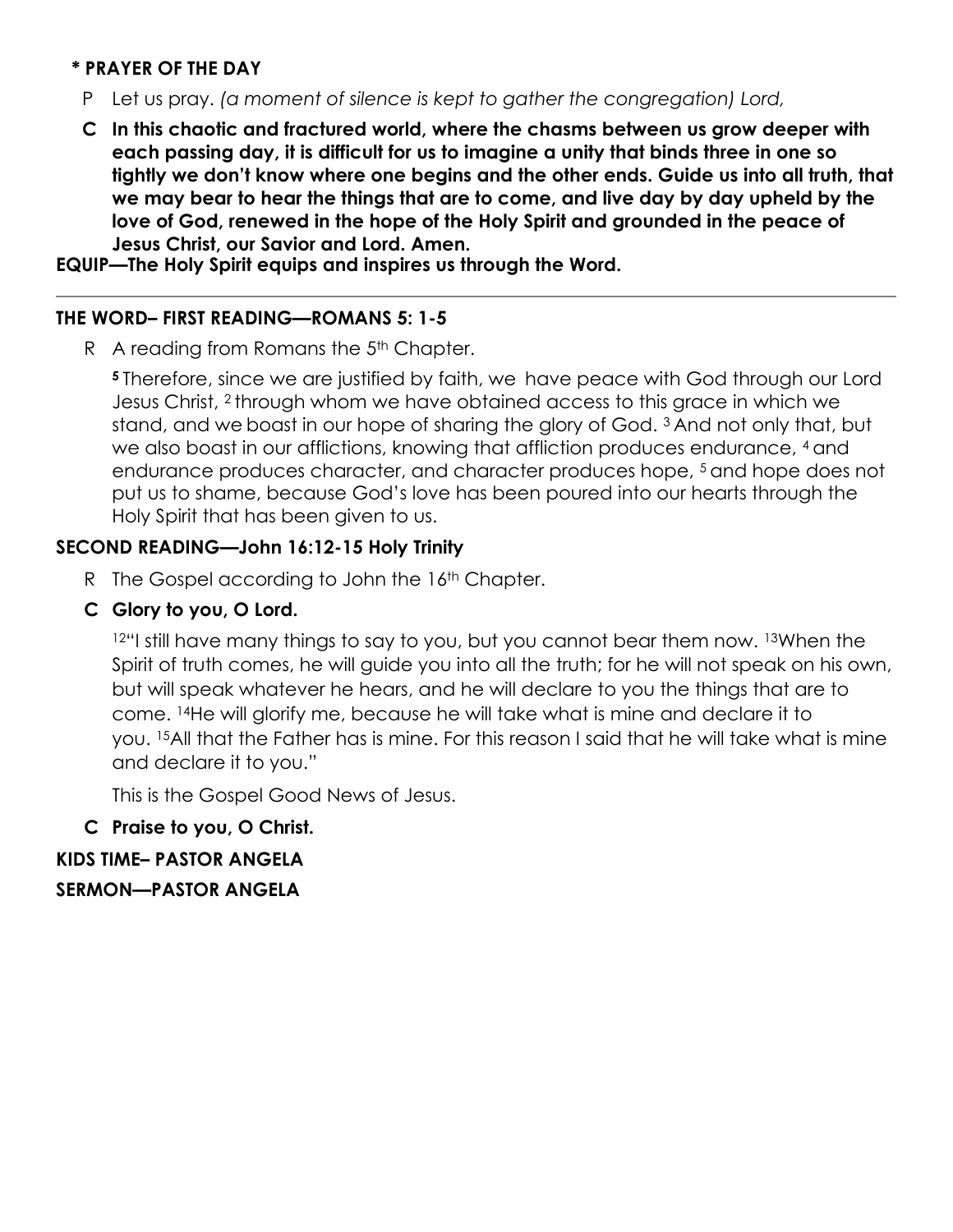**\* HYMN OF THE DAY | #412 "COME, JOIN THE DANCE OF TRINITY"**

| $\mathbf{1}$   | Come, join the dance of<br>Trin - i - ty, be - fore all worlds be - gun—                                                                             |
|----------------|------------------------------------------------------------------------------------------------------------------------------------------------------|
| $\overline{2}$ | Trin - $i - ty$ ,<br>Come, see the face of<br>$new-born$ in<br>Beth - le - hem;                                                                      |
| 3              | Trin - $i - ty$ ,<br>Come, speak a - loud of<br>wind and tongues of flame<br>as                                                                      |
| 4              | Trin - $i$ - ty, be - fore all<br>worlds be - gun,<br>With - in the dance of                                                                         |
|                |                                                                                                                                                      |
|                |                                                                                                                                                      |
|                |                                                                                                                                                      |
|                |                                                                                                                                                      |
|                |                                                                                                                                                      |
|                | of the Three, the<br>the<br>in - ter-weav-ing<br>Fa - ther, Spir - it, Son.                                                                          |
|                | crown of thorns out - side Je - ru - sa - lem.<br>blood-ied by a<br>then                                                                             |
|                | Pen - te - cost to tell the Sav - ior's name.<br>peo-ple free at<br>set                                                                              |
|                | sing the prais - es<br>of the Three, the<br>Fa - ther, Spir - it, Son.<br>we                                                                         |
|                |                                                                                                                                                      |
|                |                                                                                                                                                      |
|                |                                                                                                                                                      |
|                |                                                                                                                                                      |
|                |                                                                                                                                                      |
|                |                                                                                                                                                      |
|                |                                                                                                                                                      |
|                | The<br>u - ni - verse of space and time did not a - rise by chance,                                                                                  |
|                | Trin - i - ty is meant for hu - man flesh and bone;<br>The<br>dance of                                                                               |
|                | yoke of sin and death, our necks have worn it smooth;<br>We<br>know the                                                                              |
|                | rise and in - ter-weave, by love and hope set free,<br>$\overline{v}$ voic - es<br>Let                                                               |
|                |                                                                                                                                                      |
|                |                                                                                                                                                      |
|                |                                                                                                                                                      |
|                |                                                                                                                                                      |
|                |                                                                                                                                                      |
|                | the Three, in love and hope, made room with-in their dance.<br>but<br>as                                                                             |
|                | when fear con-fines the                                                                                                                              |
|                | dance in death, God rolls a - way the stone.                                                                                                         |
|                | weight and woe that we<br>tell the world of<br>are free to move!<br>go<br>shape in song this joy, this life: the<br>dance of $Trin - i - ty$ .<br>to |

### **\* APOSTLES' CREED**

**I believe in God, the Father Almighty, creator of heaven and earth.** 

**I believe in Jesus Christ, God's only Son, our Lord, who was conceived by the Holy Spirit, born of the virgin Mary, suffered under Pontius Pilate, was crucified, died, and was buried; he descended into hell. On the third day he rose again; he ascended into heaven, he is seated at the right hand of the Father, and he will come to judge the living and the dead.** 

**I believe in the Holy Spirit, the holy catholic church, the communion of saints, the forgiveness of sins, the resurrection of the body, and the life everlasting. Amen.** 

## **OFFERING & SPECIAL MUSIC| HARRY WALSH & MARY BERRY \*OFFERTORY PRAYER**

- P Let us pray together. *(silence may be kept to gather the congregation for prayer.)*  God of all creation,
- **C All you have made is good, and your love for all you have made endures forever. You bring forth bread from the earth and fruit from the vine. Nourish us with these gifts we bring and the gifts you offer us on your table, that we might be for the world signs of your gracious presence in Jesus Christ, our Lord. Amen.**

### **\* PRAYERS OF THE CHURCH—**

- P Lord, in your mercy, **C Hear our prayers.**
- \* **LORD'S PRAYER—Our Father, who art in heaven hallowed be thy name, thy kingdom come, thy will be done, on earth as it is in heaven. Give us this day our daily bread;**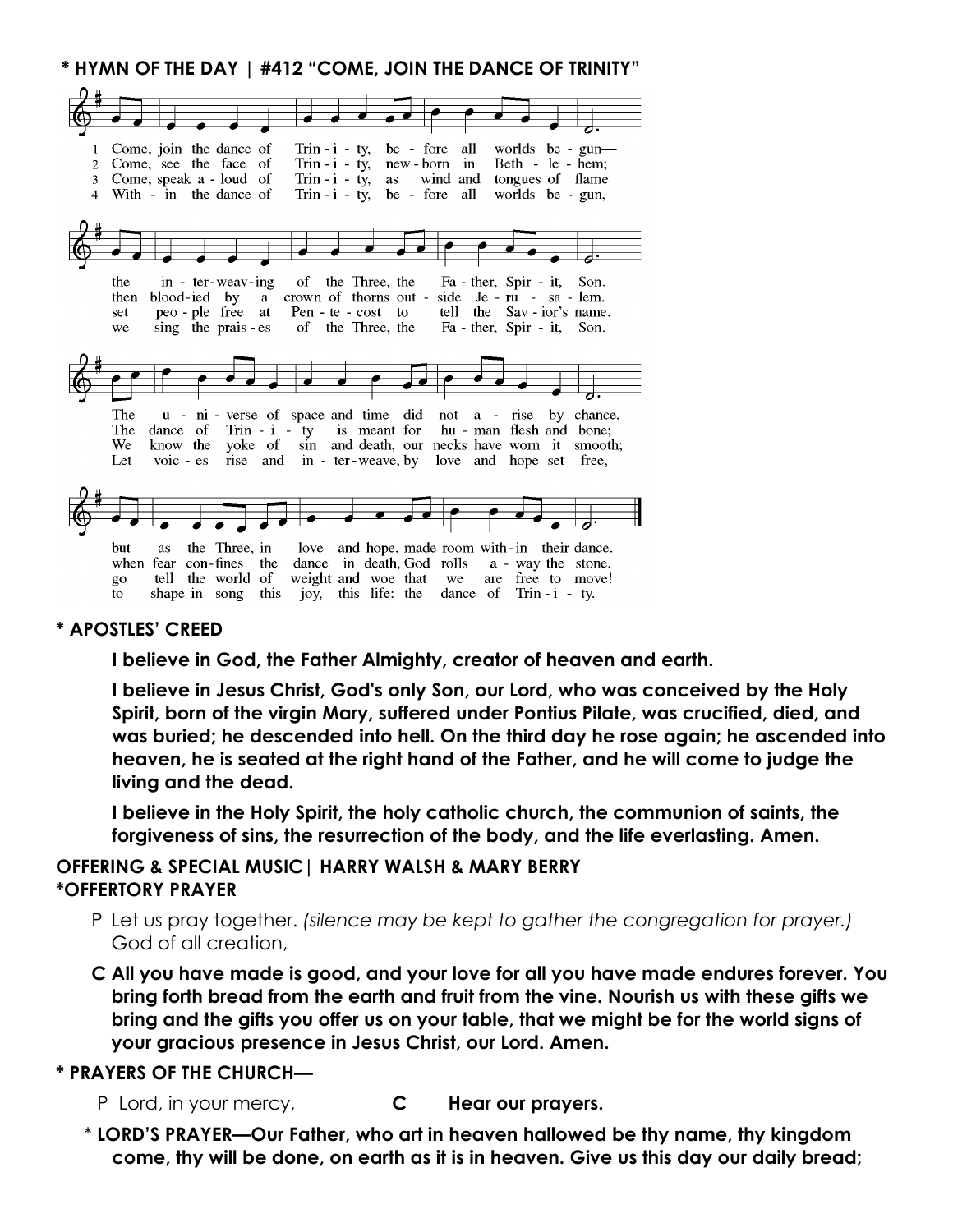**and forgive us our trespasses, as we forgive those who trespass against us; and lead us not into temptation, but deliver us from evil. For thine is the kingdom, and the power, and the glory, forever and ever. Amen.**

## **\* SENDING BLESSING**

P "Now may the one who is able to do immeasurably more than all we ask or imagine bless you and keep you now and forever."

## **C Amen.**

# \* **CLOSING HYMN | "GO NOW IN PEACE" (BACK OF HYMNAL)**

Go now in peace, never be afraid. God will go with you each hour of every day. Go now in faith, steadfast strong and true. Know God will guide you in all you do. Go now in love and show you believe. Reach out to others So all the world can see. God will be there, Watching from above. Go now in peace, in faith, and in love. Amen. Amen. Amen.

## **\* DISMISSAL**

P Go in peace! Serve the Lord! **C Thanks be to God**

# **POSTLUDE | HARRY WALSH**

# **Announcements**



**Join Us on NEXT Sunday, June 19th with worship in the park and Doughnuts for Dads in celebration for Father's Day! We will meet out at Mark Park's North pavilion (by the playground-1st shelter) to worship weather permitting with a fellowship of coffee and doughnuts to follow! Hope to see you there!**

## **Ukrainian Immigration Support**

Please support our Special Ingathering and fund raising for Ukrainian Immigration crisis in Eastern Europe. Trinity Women Witnessing for the World and Oxlip Church Isanti, are collecting materials and donations for personal care kits for Lutheran World Relief. You can also donate directly to Lutheran World Relief during our drive.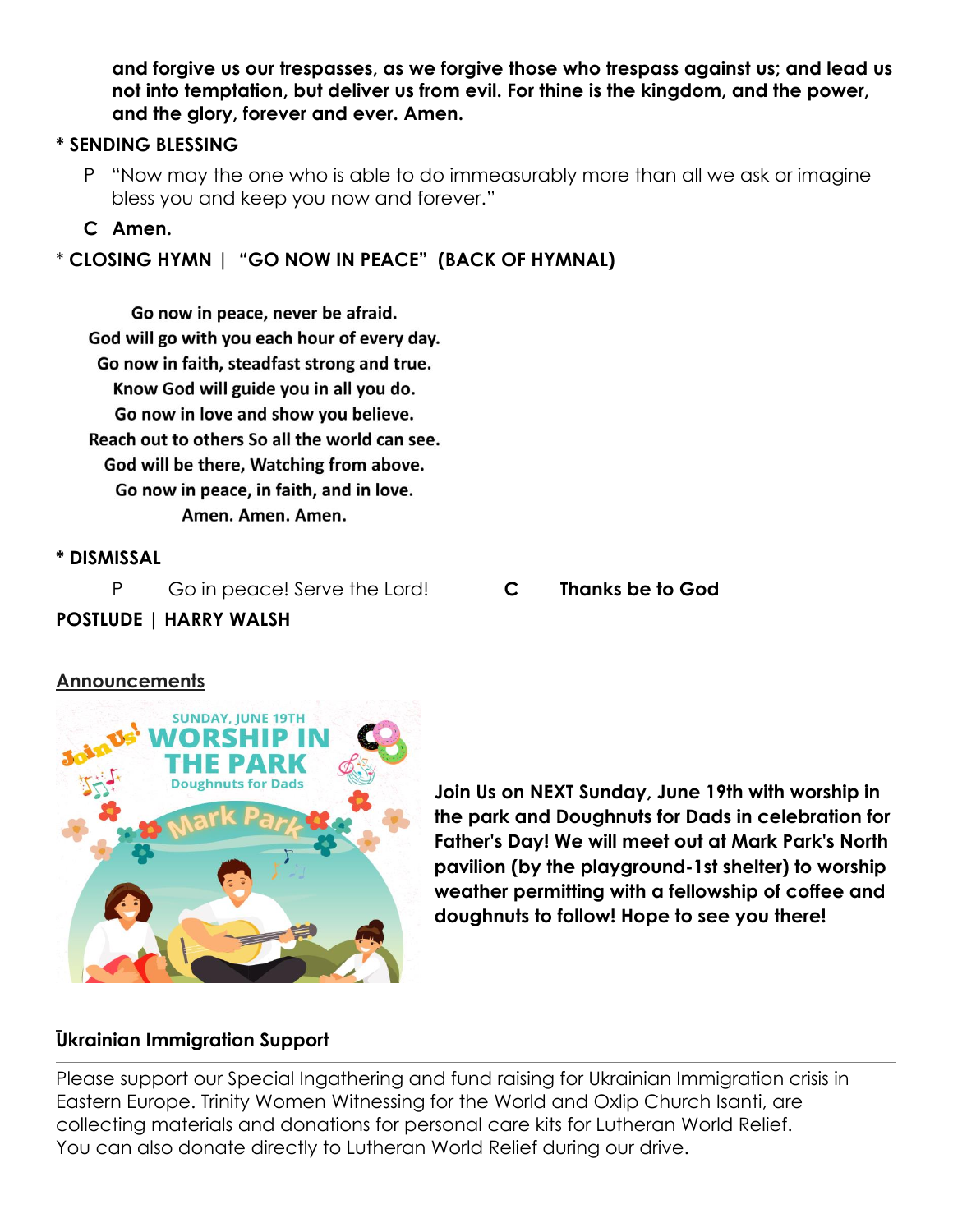Checks or monetary donations written to Lutheran World Relief can also be placed in offering or dropped at the office. (Money is also needed to support shipping as we will be sending quilts too).

Items we are currently collecting and/or purchasing for personal care kits are:

**sturdy combs, good quality nail clippers, individually wrapped bars of soap, individually, wrapped tooth brushes, tooth paste, baby wipes, diapers- infant toddler and adult sizes, men's underwear and socks, feminine pads, headlamps with batteries and any monetary donations—Please make checks out to WWW.**

## **Small Study Groups**

- · **Men's Breakfast**—Men's Breakfast is the 4th Saturdays, 8am at the Church. Our next session will be **Saturday, June 25th.**
- · **Tuesday Morning Bible Study** Our Tuesday morning study meets **Tuesday mornings at 10am.**

· **Women's Bible Study** – We Meet the 3rd Thursday of the month. We will gather in the fellowship hall next **on June 16, 2022.**

# **AA Meetings, Open & Welcome to All--Thursdays, 7pm here at TLC**

If you think you have a problem with alcohol-please attend. If you're interested in attending an AA meeting but this time doesn't work for you other meetings can be found by searching online using "AA Meeting Locator".



# **SEED, PLANT, PRODUCE SHARING**

The annual sharing has begun and will continue into October! To get started, you are invited to bring in plants and seeds that you'd like to share! Please make sure plants are in containers sturdy enough that they can be transported to their new home. When the growing season is underway, we invite you to bring in your extra produce to share! Once again there will be a table in the narthex available to place the seeds, plants, and vegetables/fruits. Leave something you have an abundance of, and/or take something you like! Even if you don't have a garden you are

invited to partake in the bounty that our local growers produce.

# **Volunteer Opportunity**

We are looking for your church or youth group to

help pack medical supplies to send to Ukraine!

We are working with medical supplies from nonprofit Matter 360. Supplies are packed in Isanti, MN and sent to Ukraine. Groups work best with around 10 volunteers. Having a nurse or person of medical background is helpful but not required. For scheduling or more information, please email:

Oxlip2ukr@gmail.com

There are also some wonderful volunteer opportunities. If anyone is interested in getting a group together through Trinity and would like to coordinate – Please contact the office and we will start a list with a tentative packing day in advance. 763-389- 2671 office@trinity-princeton.org